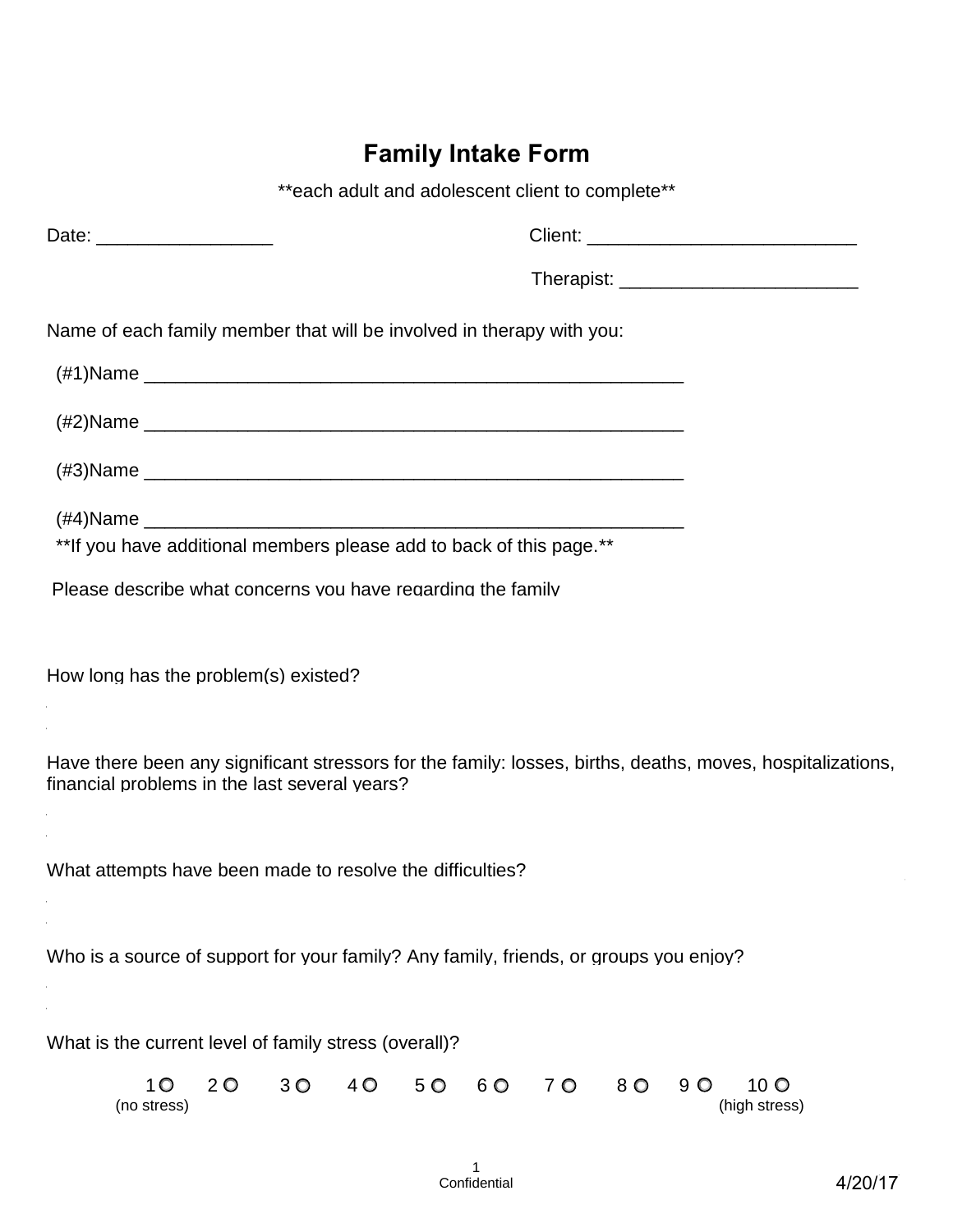Rank in order the top three concerns that you have in your family dynamics (#1 = most problematic)

| 2.                                                                                                                                                                                                  |
|-----------------------------------------------------------------------------------------------------------------------------------------------------------------------------------------------------|
| 3.<br><u> 1989 - Johann Stoff, amerikansk politiker (d. 1989)</u>                                                                                                                                   |
| Are there any cultural, religious, spiritual, or ethnic factors for your family that you would like me to be<br>aware of? $()$ Yes $()$ No                                                          |
| Has there been any verbal, emotional, physical, or sexual abuse that has happened to any member of<br>the family? O_Yes O_No If yes, who?<br>If yes, was the assailant someone you knew? O_Yes O_No |
|                                                                                                                                                                                                     |
| Has any member of the family ever had any legal issues? $\bigcirc$ Yes $\bigcirc$<br><b>No</b>                                                                                                      |
| If yes, please describe:                                                                                                                                                                            |
| Is anyone in the family currently experiencing any suicidal thoughts? $\bigcap$ Yes<br>)_No<br>Who?                                                                                                 |
| Have you had a suicidal attempt? O_Yes    O_No                                                                                                                                                      |
| Has anyone in your family ever been treated for psychiatric reasons? $\bigcap$ Yes<br>) No<br>If yes, please describe who and the circumstances:                                                    |
| Does anyone in your family have any know mental health diagnoses? $\bigcap$ Yes $\bigcap$<br>) No<br>If yes, please describe who and their diagnosis:                                               |
| Does your family have a medical provider? $\bigcup$ Yes $\bigcup$ No<br>_Phone:________________________                                                                                             |
| Do you or any member of the family have any medical issues? $\bigcirc$ Yes $\bigcirc$ No<br>If yes, please describe and who:                                                                        |